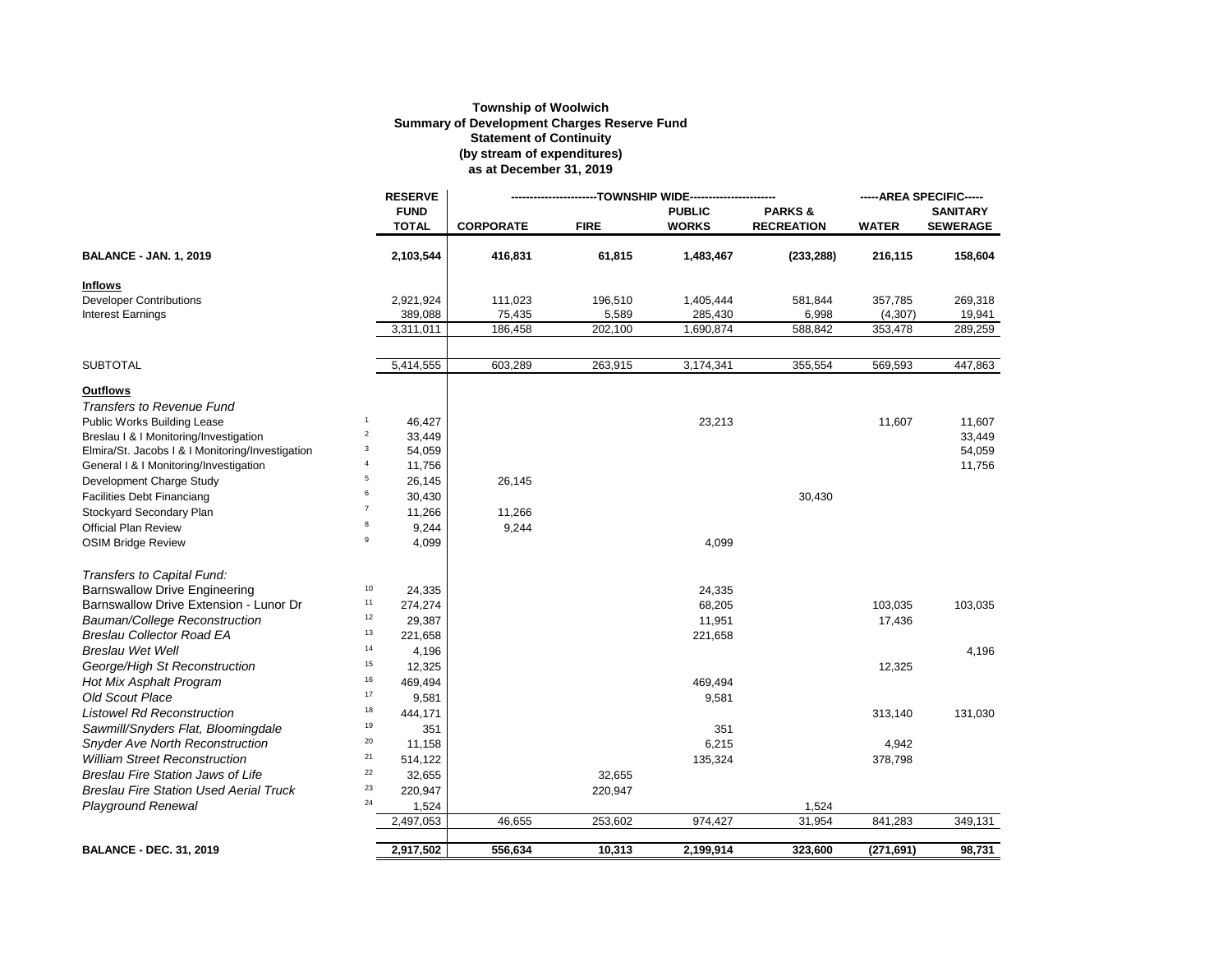| Note 1 | Public Works Building Lease funding: Funded 100% from Devlopment Charges |  |  |
|--------|--------------------------------------------------------------------------|--|--|
|        |                                                                          |  |  |

- *Note 2 Breslau I & I Monitoring/Investigation funding: \$33,449 Development Charges; \$8,263 Wastewater Reserve Fund*
- *Note 3 Elmira/St. Jacobs I & I Monitoring/Investigation funding: \$54,059 Development Charges; \$12,287 Wastewater Reserve Fund*
- *Note 4 General I & I Monitoring/Investigation funding: \$11,756 Development Charges; \$11,756 Wastewater Reserve Fund*
- *Note 5 Development Charge Study funding: \$26,145 Development Charges; \$2,905 General Levy*
- *Note 6 Facilities Debt Financing funding: \$30,430 Devlopment Charges, \$230,348 General Levy*
- *Note 7 Stockyard Secondary Plan funding: \$11,266 Development Charges; \$4,381 General Levy*
- *Note 8 Official Plan Review funding: \$9,244 Development Charges; \$24,993 General Levy*
- *Note 9 OSIM Bridge Review funding: \$4,099 Development Charges, \$23,229 General Levy*
- *Note 10 Barswallow Drive Engineering funding: \$24,335 Development Charges; \$13,103 Infrastructure Reserve Fund*
- *Note 11 Barswallow Drive Extension Lunor Dr funding: Funded 100% from Development Charges*
- *Note 12 Bauman/College Reconstruction funding: \$29,335 Development Charges; \$29,387 Water Reserve Fund; \$47,020 Wastewatewr Reserve Fund; \$11,755 General Levy*
- *Note 13 Breslau Collector Road EA funding: Funded 100% from Development Charges*
- *Note 14 Breslau Wet Well funding: Funded 100% from Development Charges*
- *Note 15 George/High St Reconstruction funding: \$12,325 Development Charges; \$14,825 Water Reserve Fund; \$6,163 General Levy;*
- *Note 16 Hot Mix Asphalt funding: \$469,494 Development Charges; \$80,809.43 Federal Gas Tax; \$85,765 Infrastructure Reserve Fund; \$250,000 General Levy; \$640675 OCIF; \$35,727 Accounts Receivable; \$7,486 Misc Recoverables*
- *Note 17 Old Scout Place Construction funding: \$9,581 Development Charges; \$9,415 Accounts Receivable*
- *Note 18 Listowel Rd Reconstruction funding: \$444,171 Development Charges; \$808,406 Accounts Receivable*
- *Note 19 Sawmill/Sniders Flat Rd funding: \$351 Development Charges; \$276 Infrastructure Reserve Fund*
- *Note 20 Snyder Ave North Reconstruction funding: \$11,158 Development Charges; \$7,970 Federal Gas Tax Reserve Fund \$19,128 Water Reserve Fund; \$25,504 Wastewater Reserve Fund;*
- *Note 21 William Street Reconstruction funding: \$514,122 Development Charges; \$640,228 Water Reserve Fund; \$776,034 Wastewater Reserve Fund; \$9,700 Federal Gas Tax; \$5,880 Misc Recoverable*
- *Note 22 Breslau Fire Station Jaws of Life funding: Funded 100% from Development Charges*